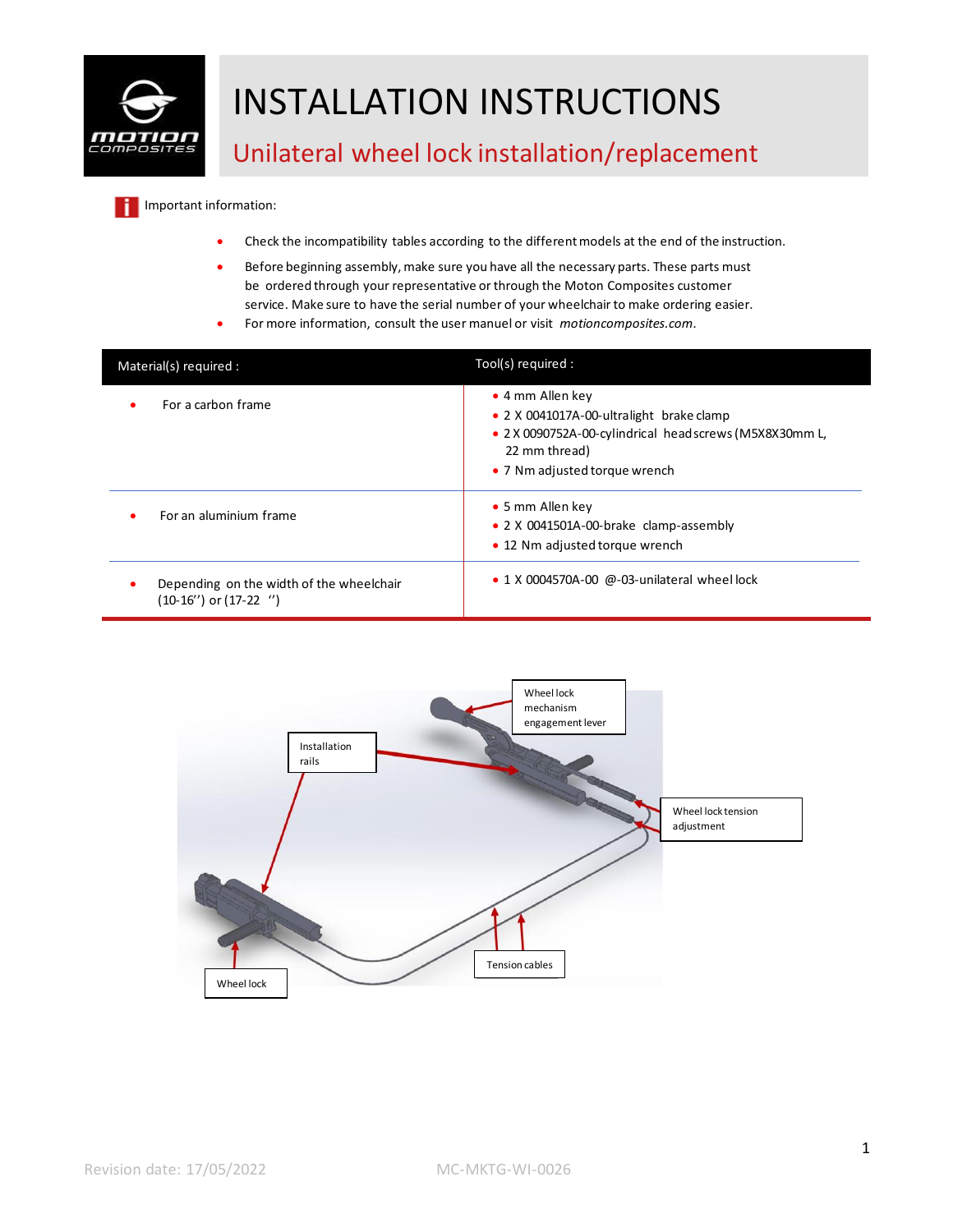

#### Unilateral wheel lock installation/replacement

1. On the carbon frame, the clamp should be installed 2'' from the wheel lock rail.



- On the aluminium frame, the clamp can be installed anywhere without restriction.
- 2. Pass the tension cables behind the crossbrace.



3. Press the Allen key on the wheel and press the wheel lock onto it. It must be as perpendicular as possible to the wheel.



4. Tighten the 2 screws of the clamp on the frame and finalize the installation with the torque wrench adjusted to 7 Nm for a carbon frame and to 12 Nm on an aluminium frame.



- If there is interference between the armrest and the wheel lock lever, it is possible to put the lever a little outwards.
- 5. Repeat the previous steps on the other side.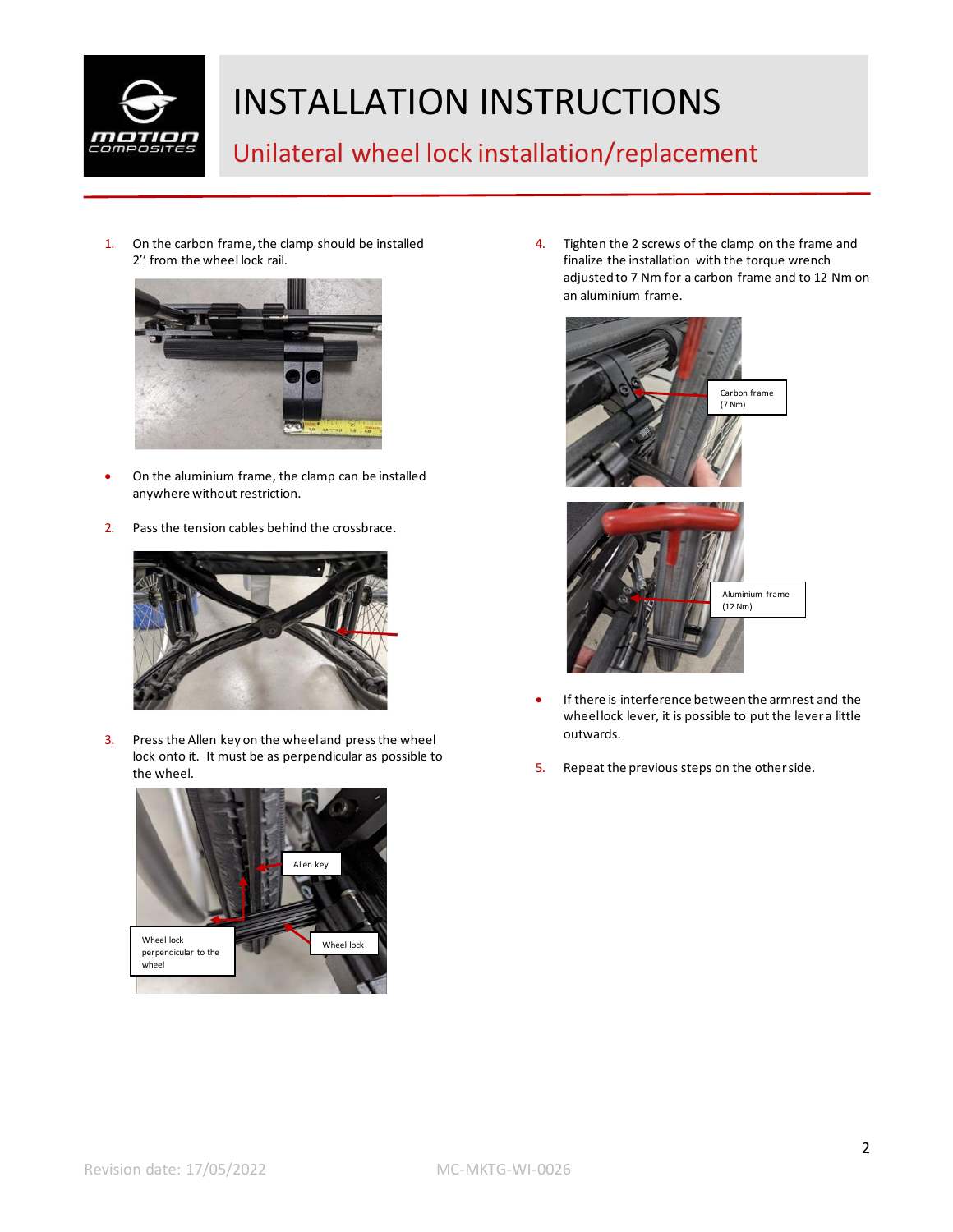

Unilateral wheel lock installation/replacement

#### **HOW TO CHANGE A RIGHT UNILATERAL WHEEL LOCK TO A LEFT (Use an 8 mm socket and an 3 mm Allen key)**

1. Remove the screw and locking pin from the lever in the non-locking position.



2. When the screw and the lever lock pin are removed, flip the lever over.



3. Make sure the spring is well in its grooves.



4. Replace the lever locking pin and the screws.